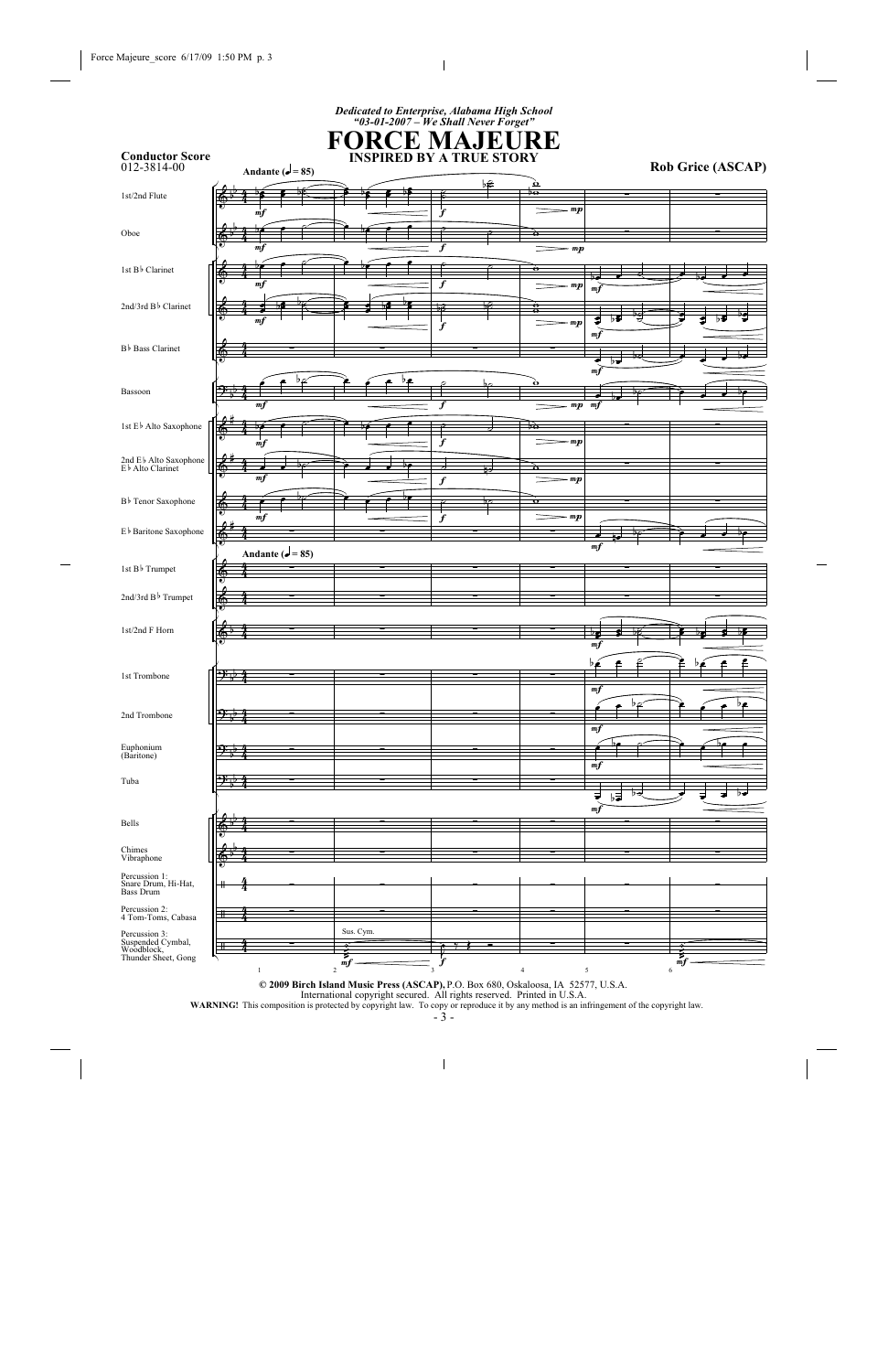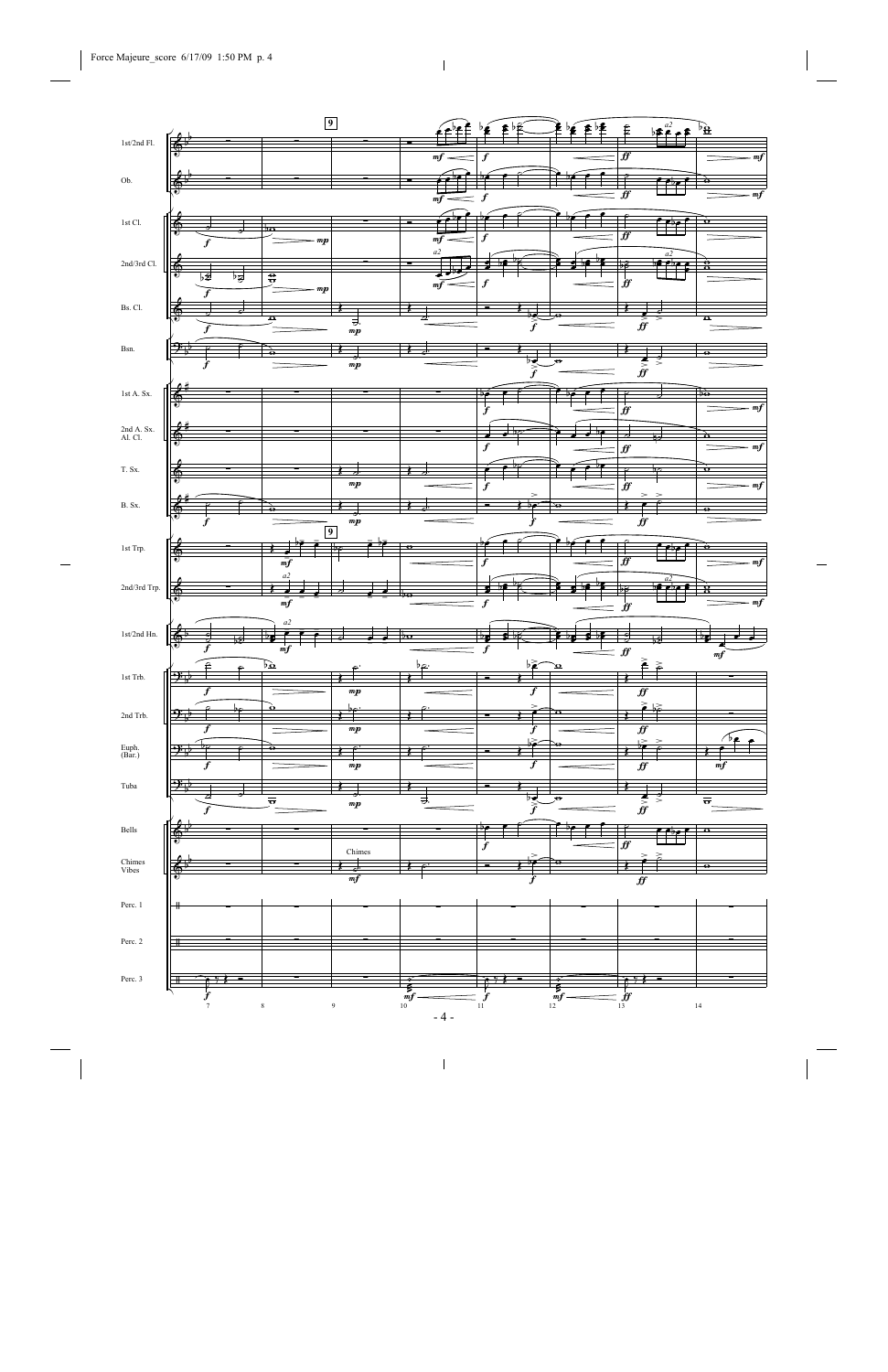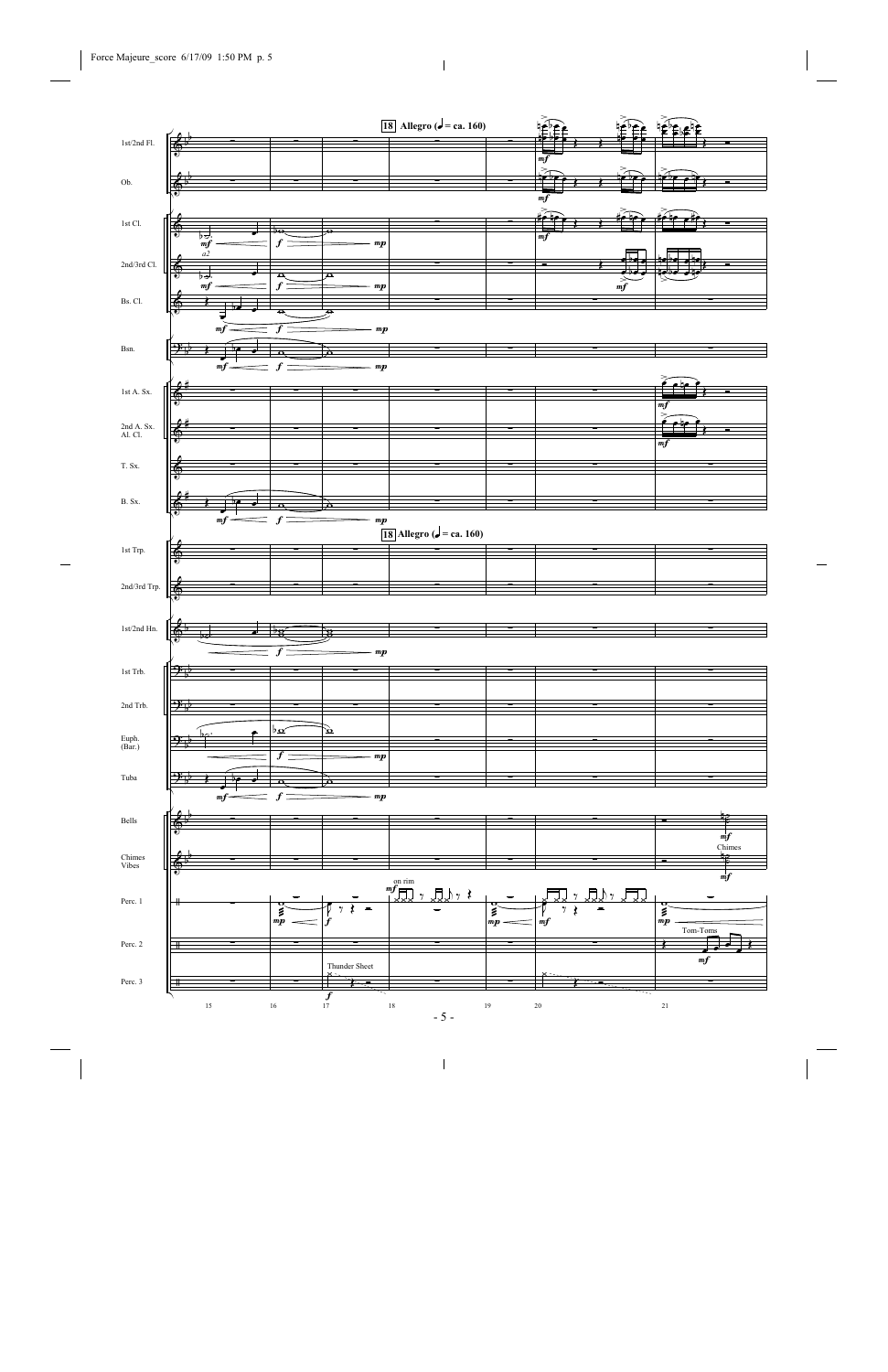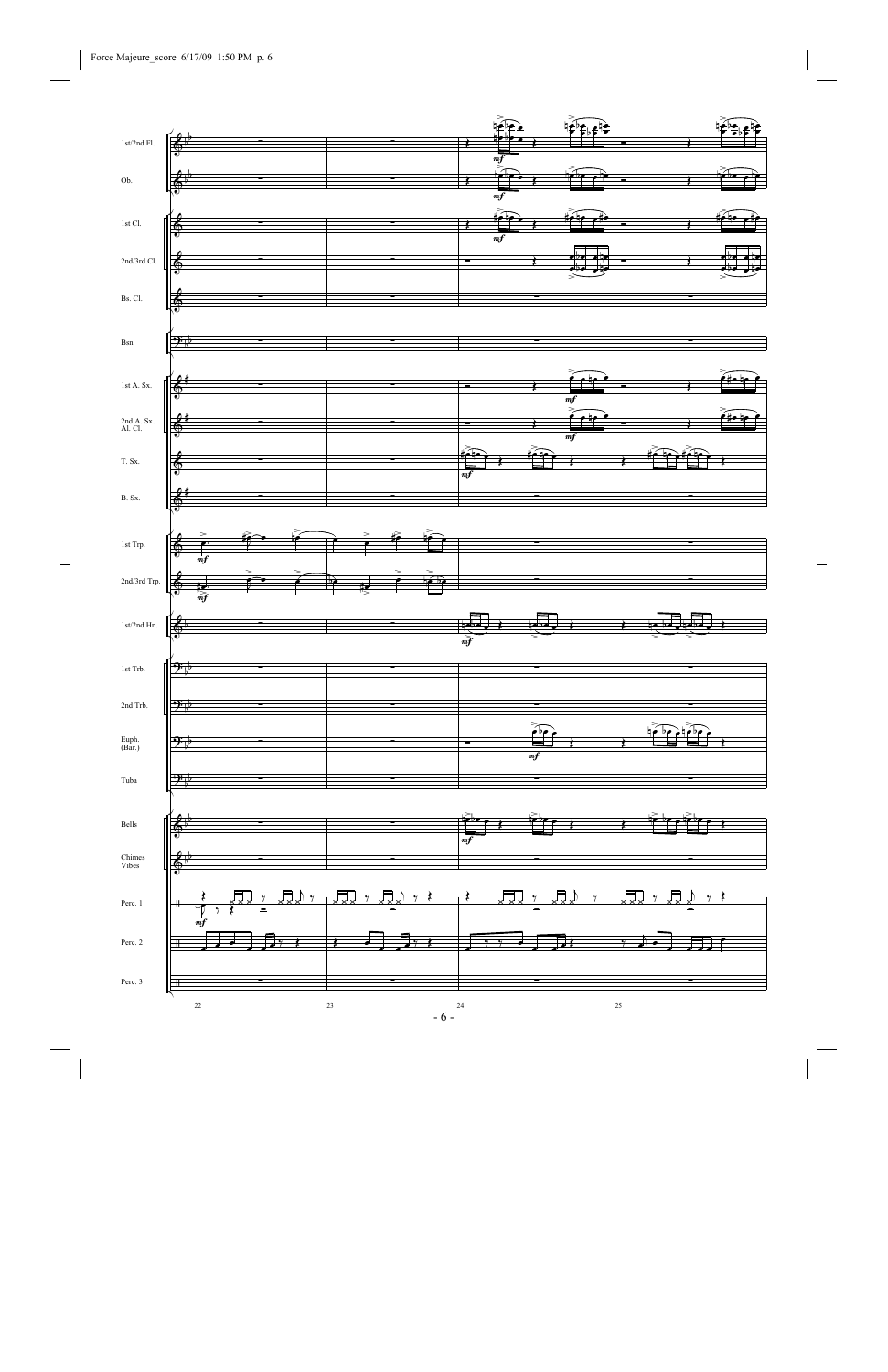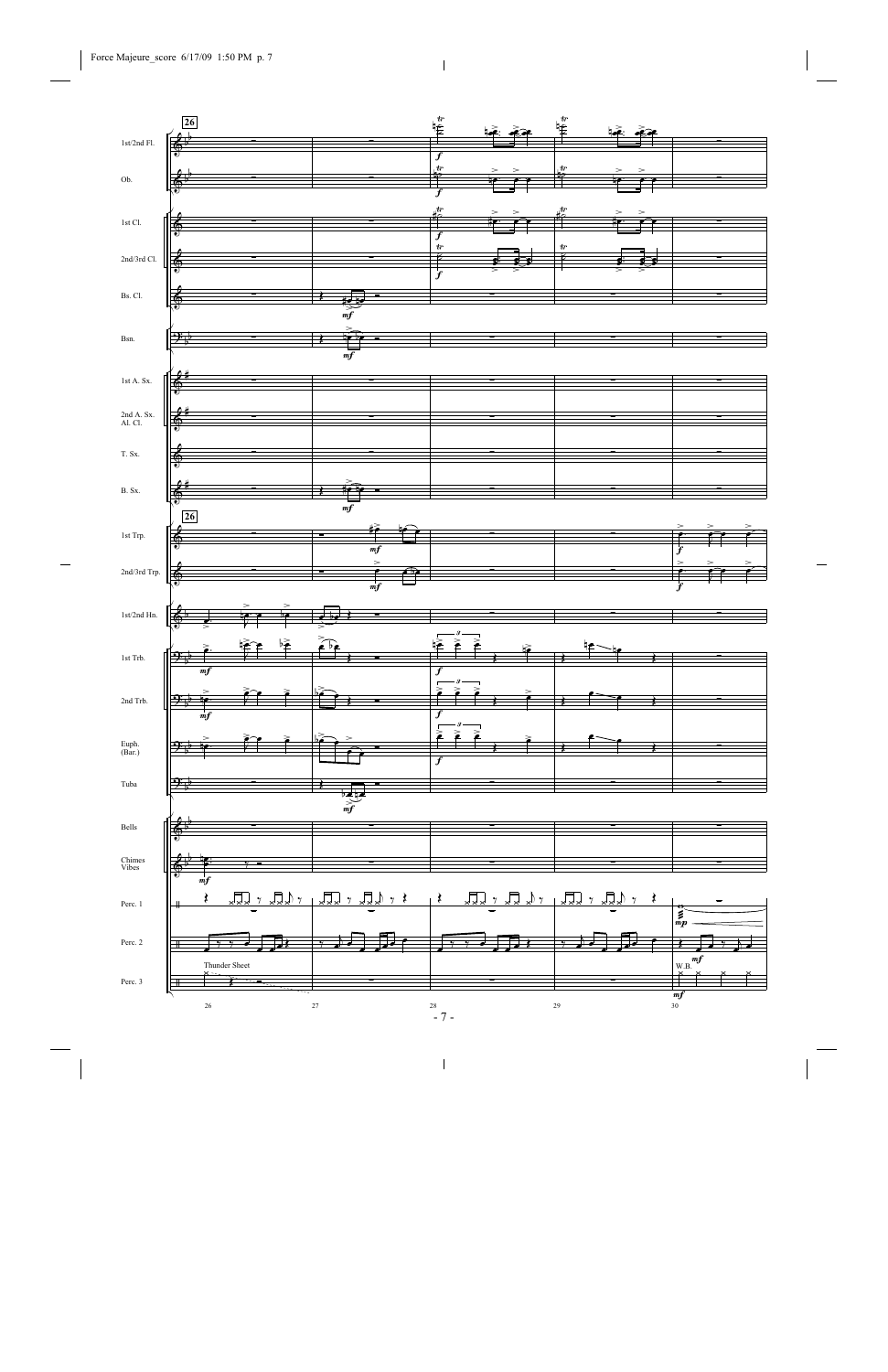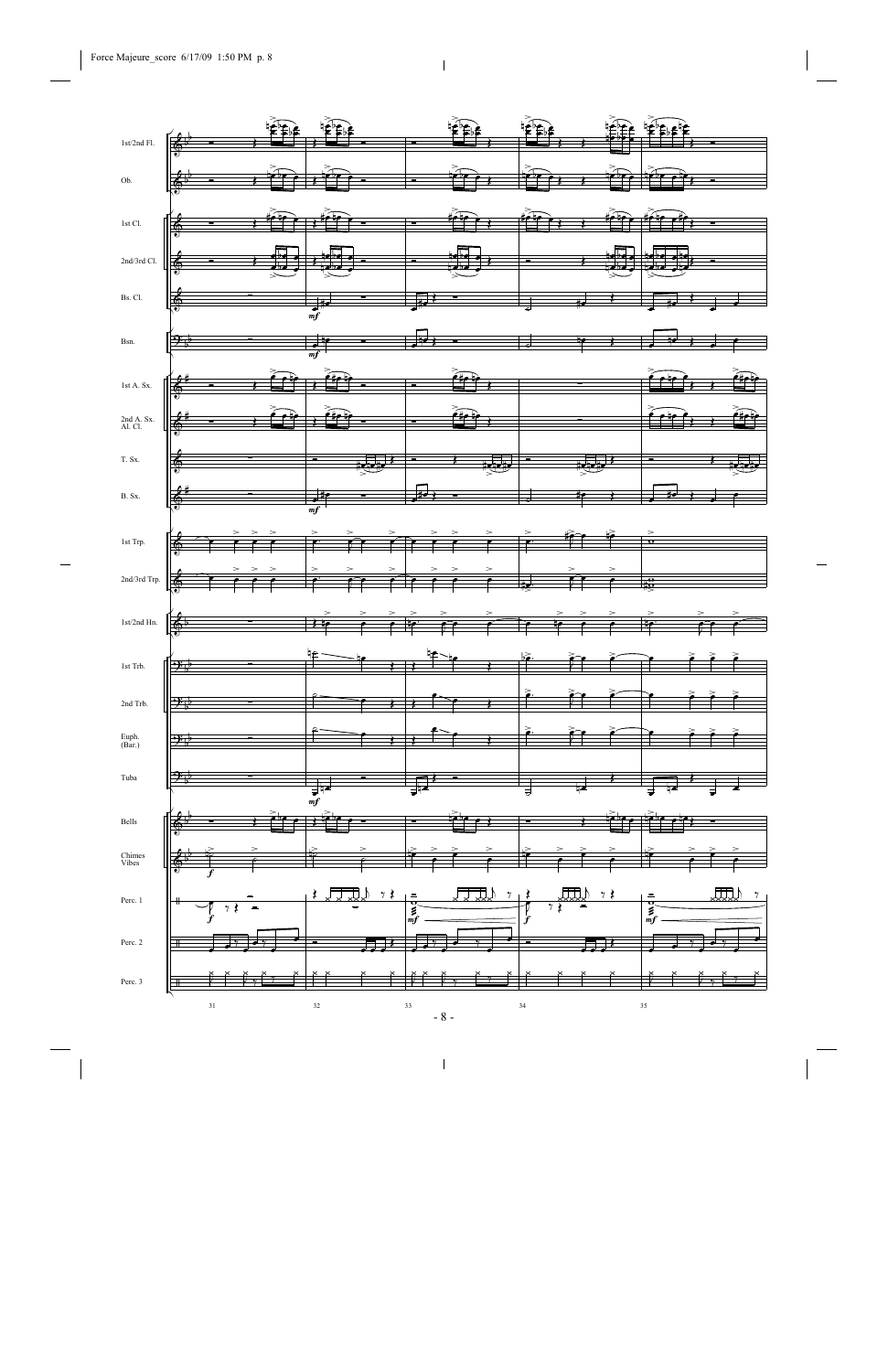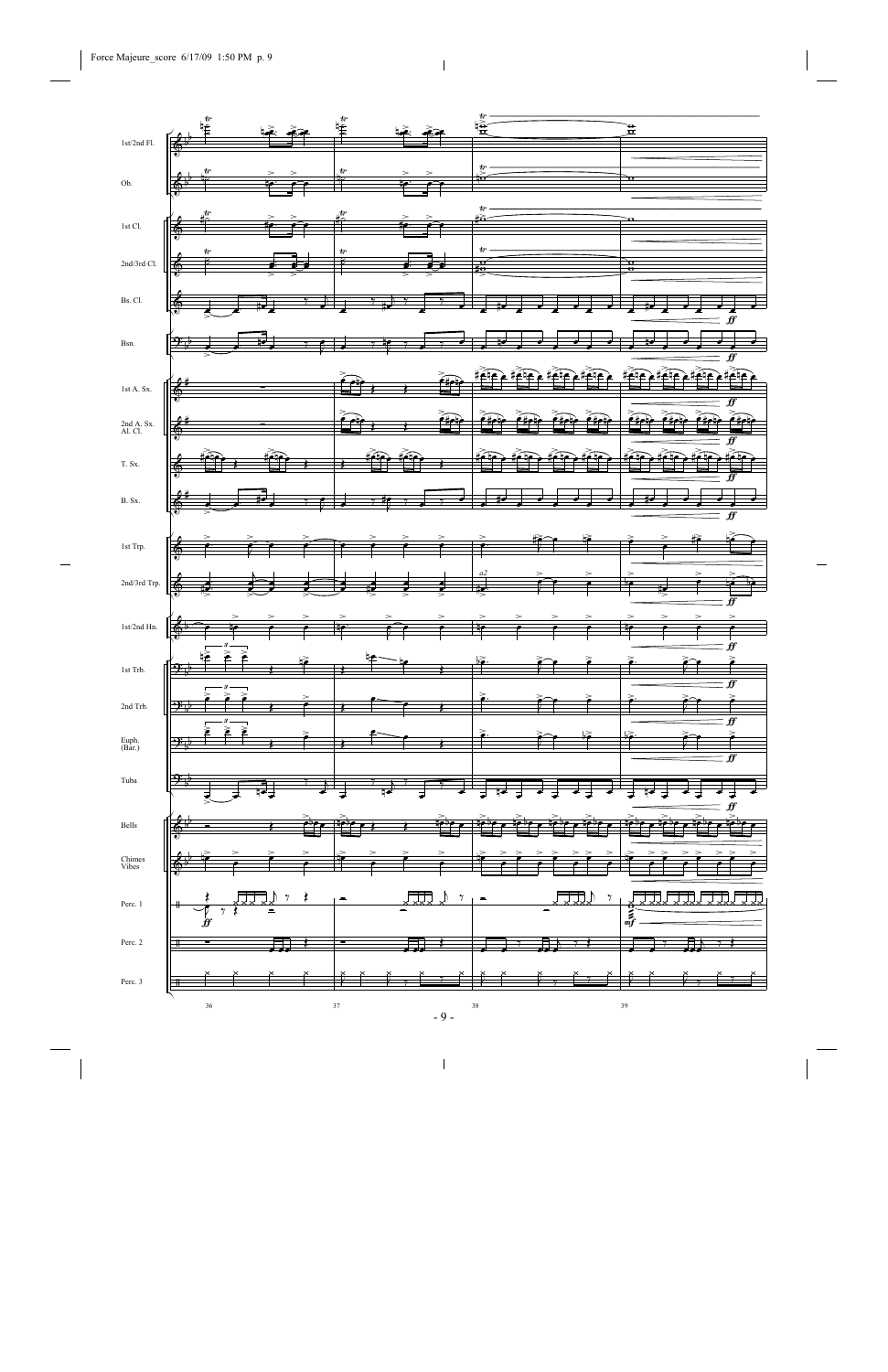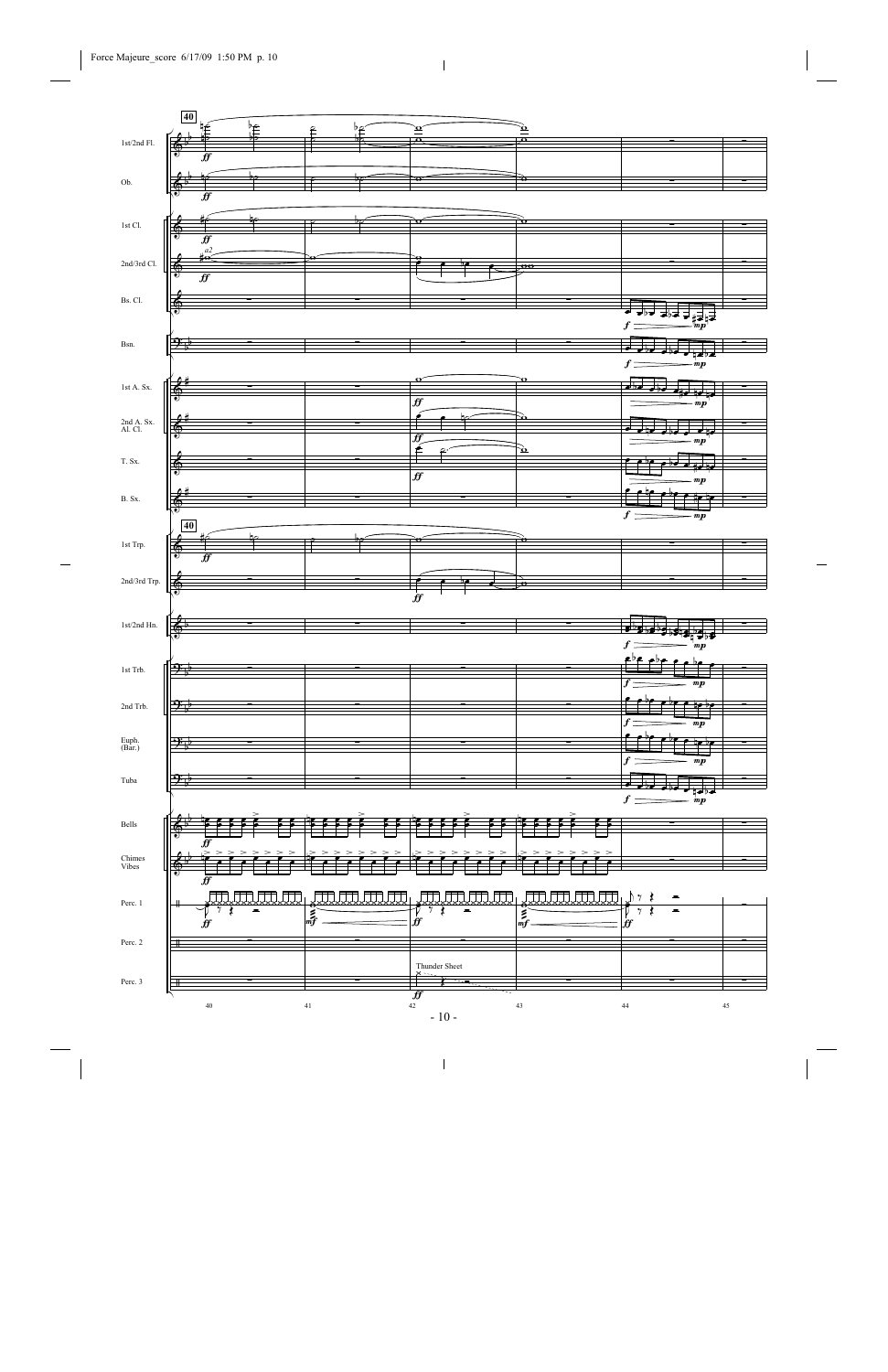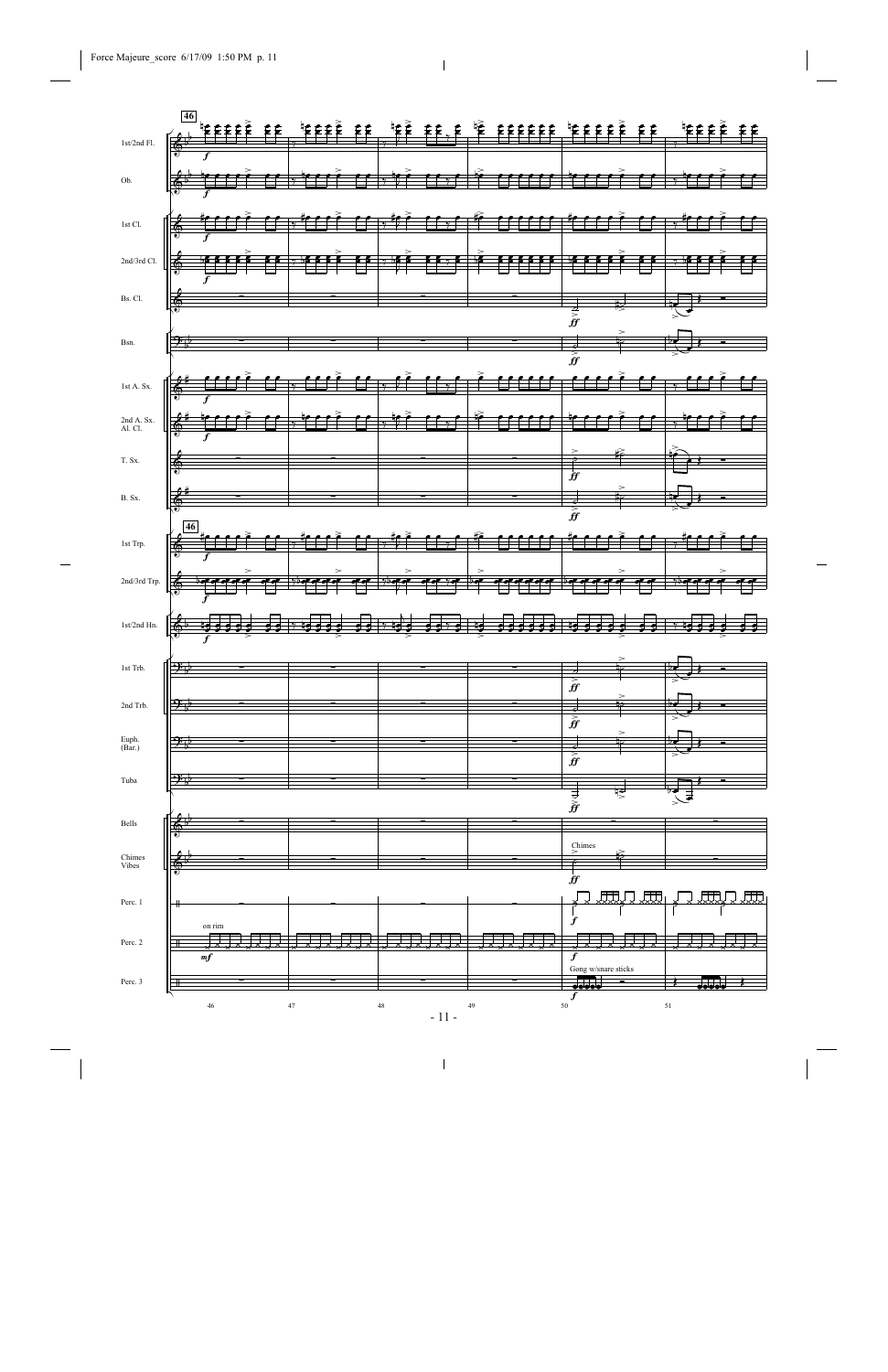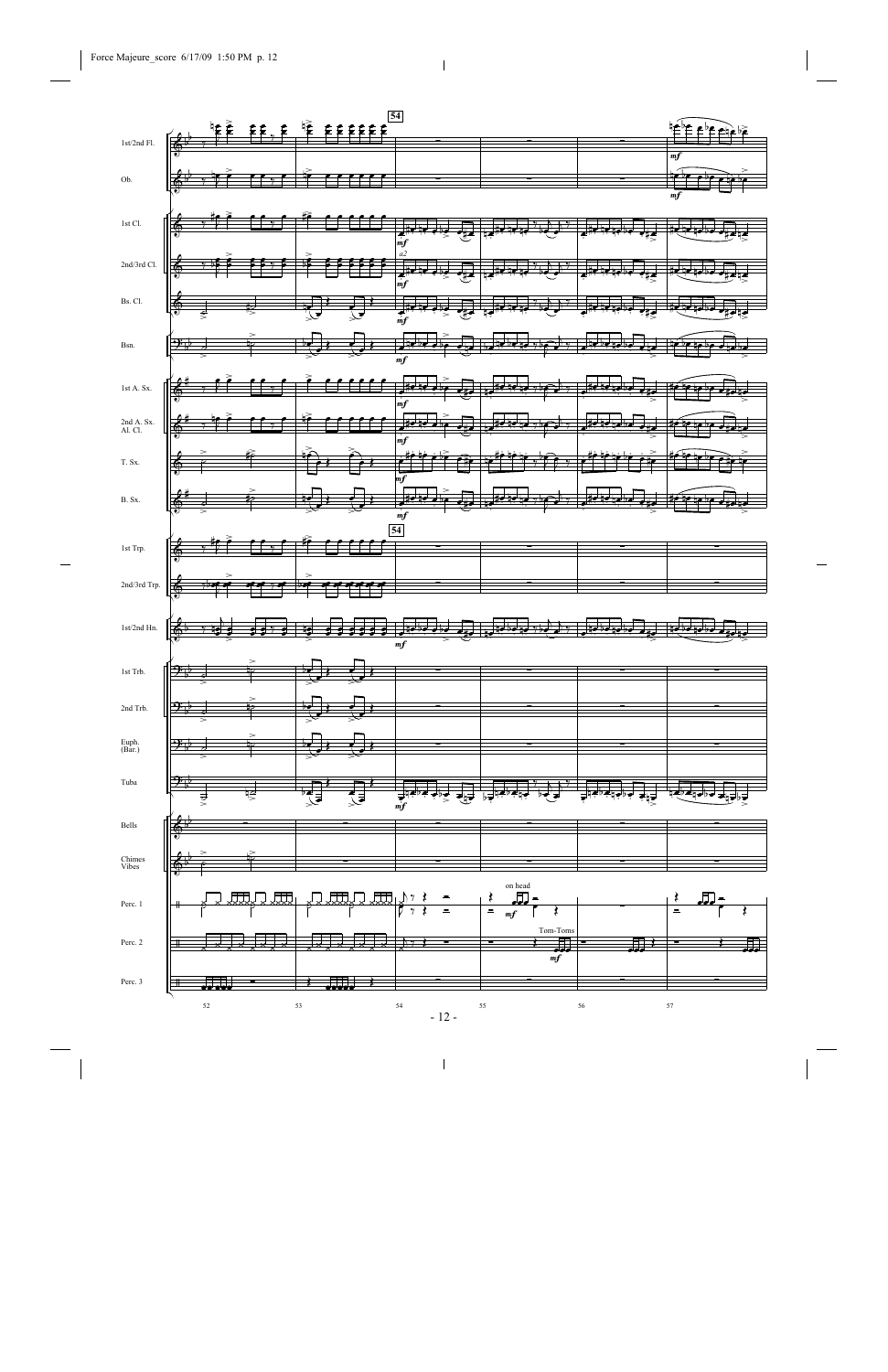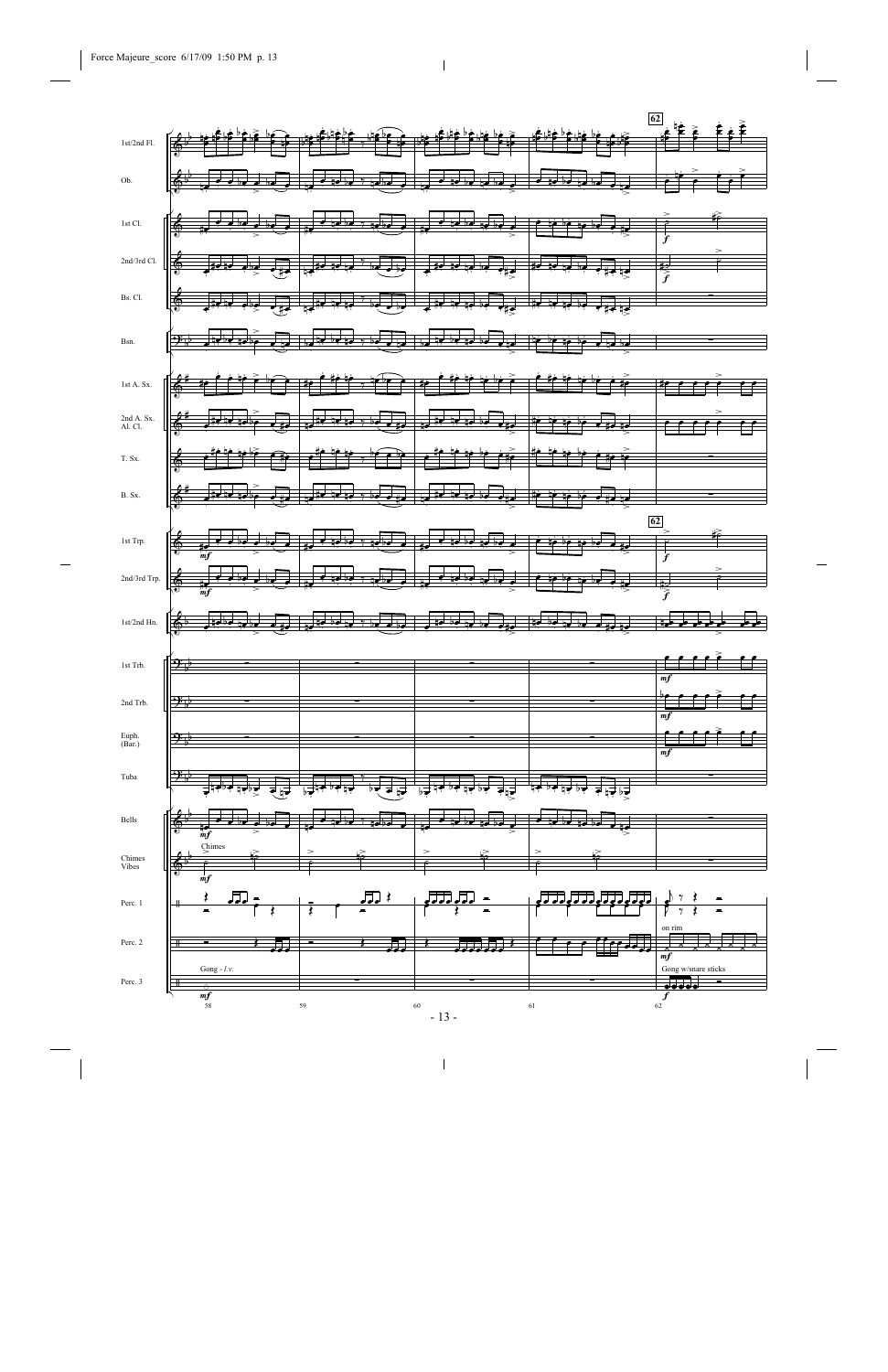

- 14 -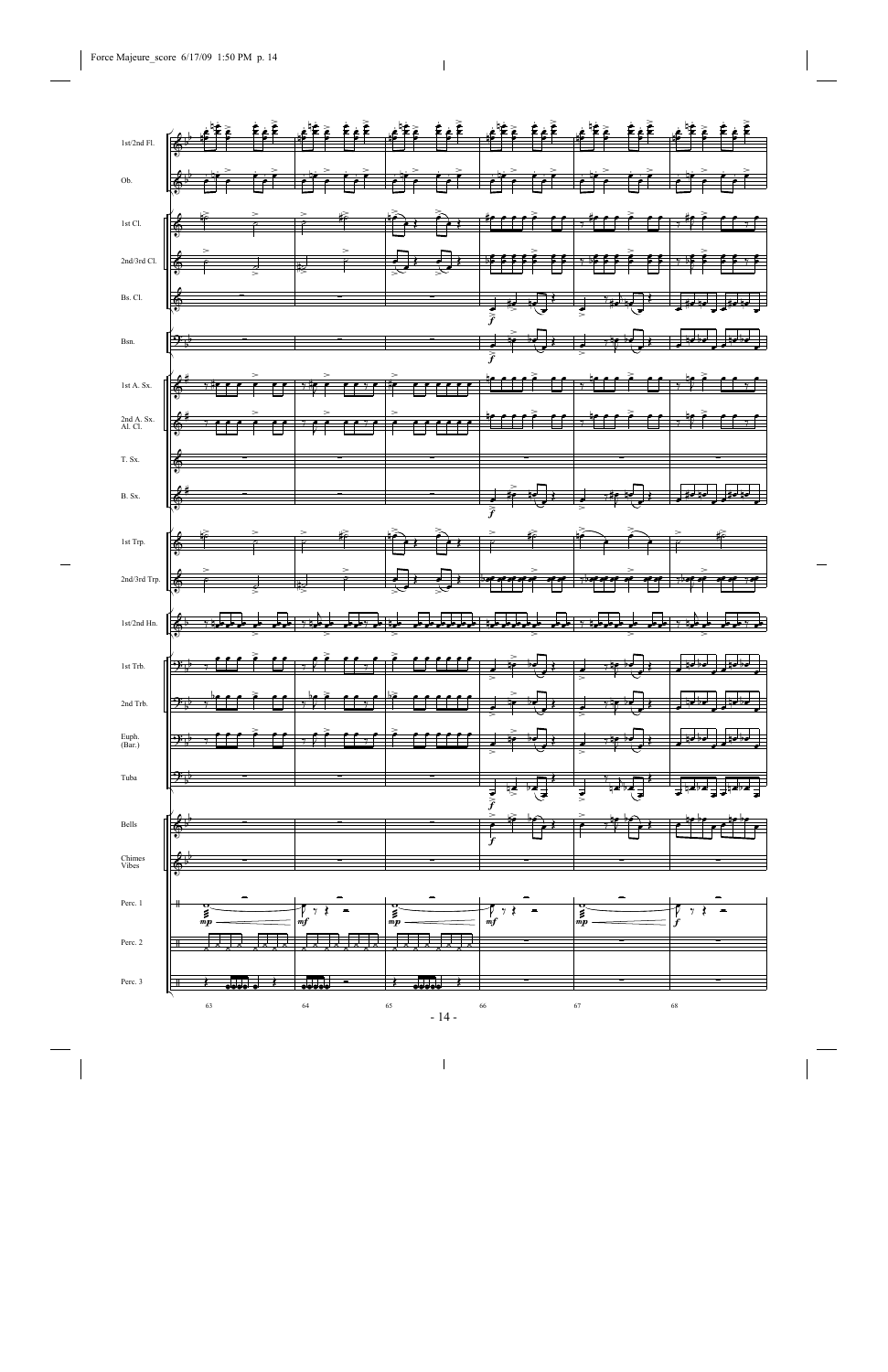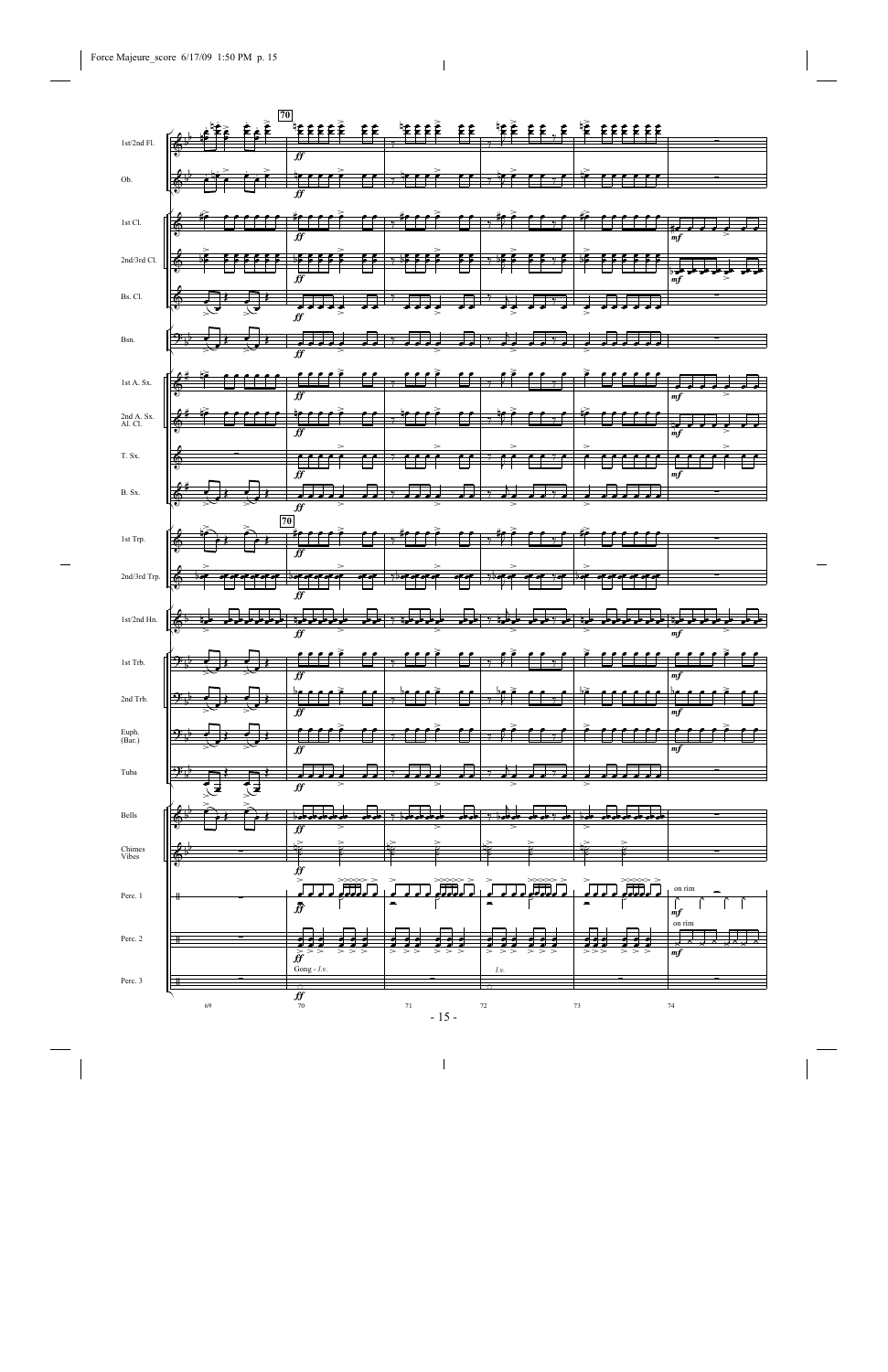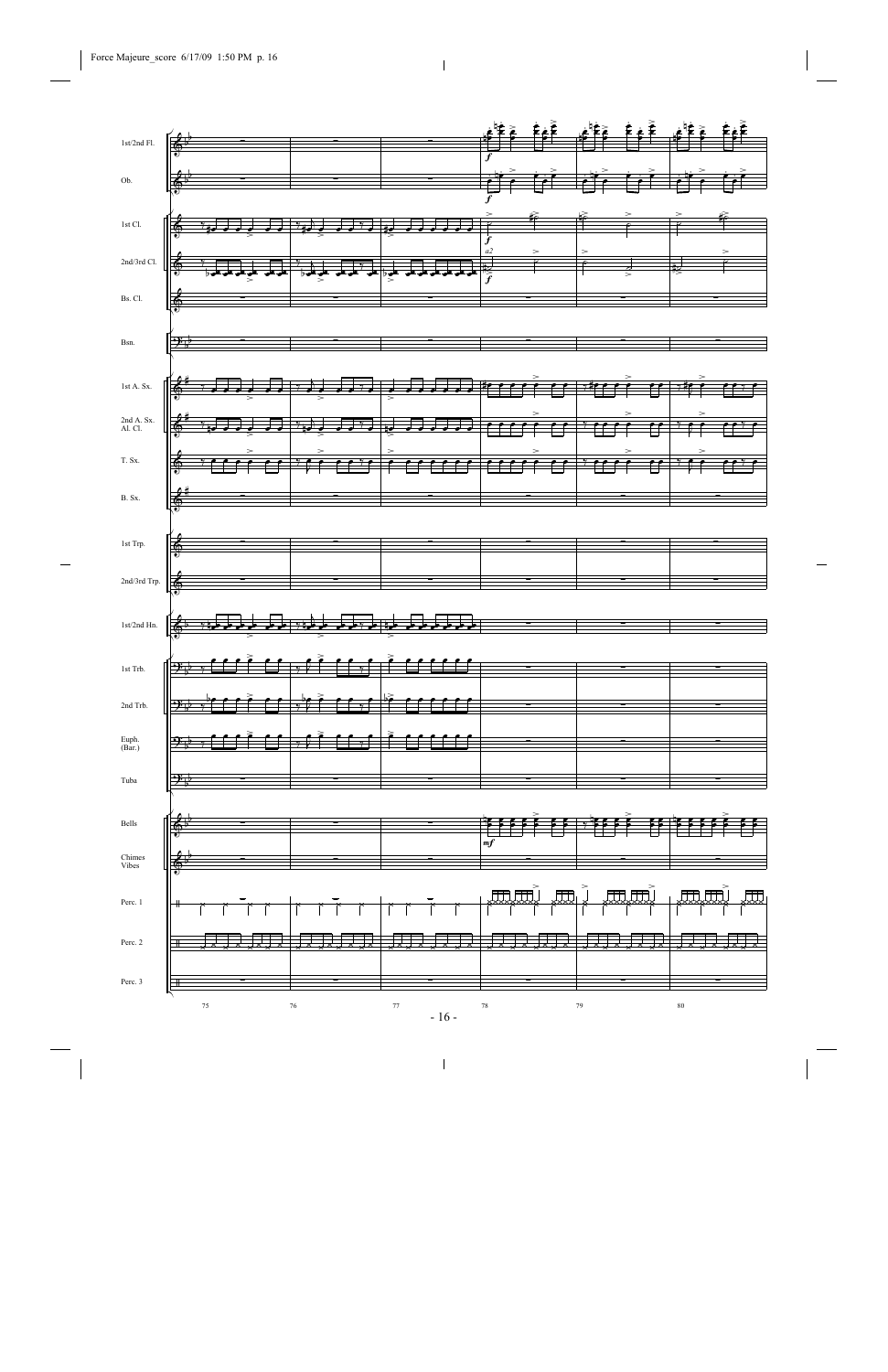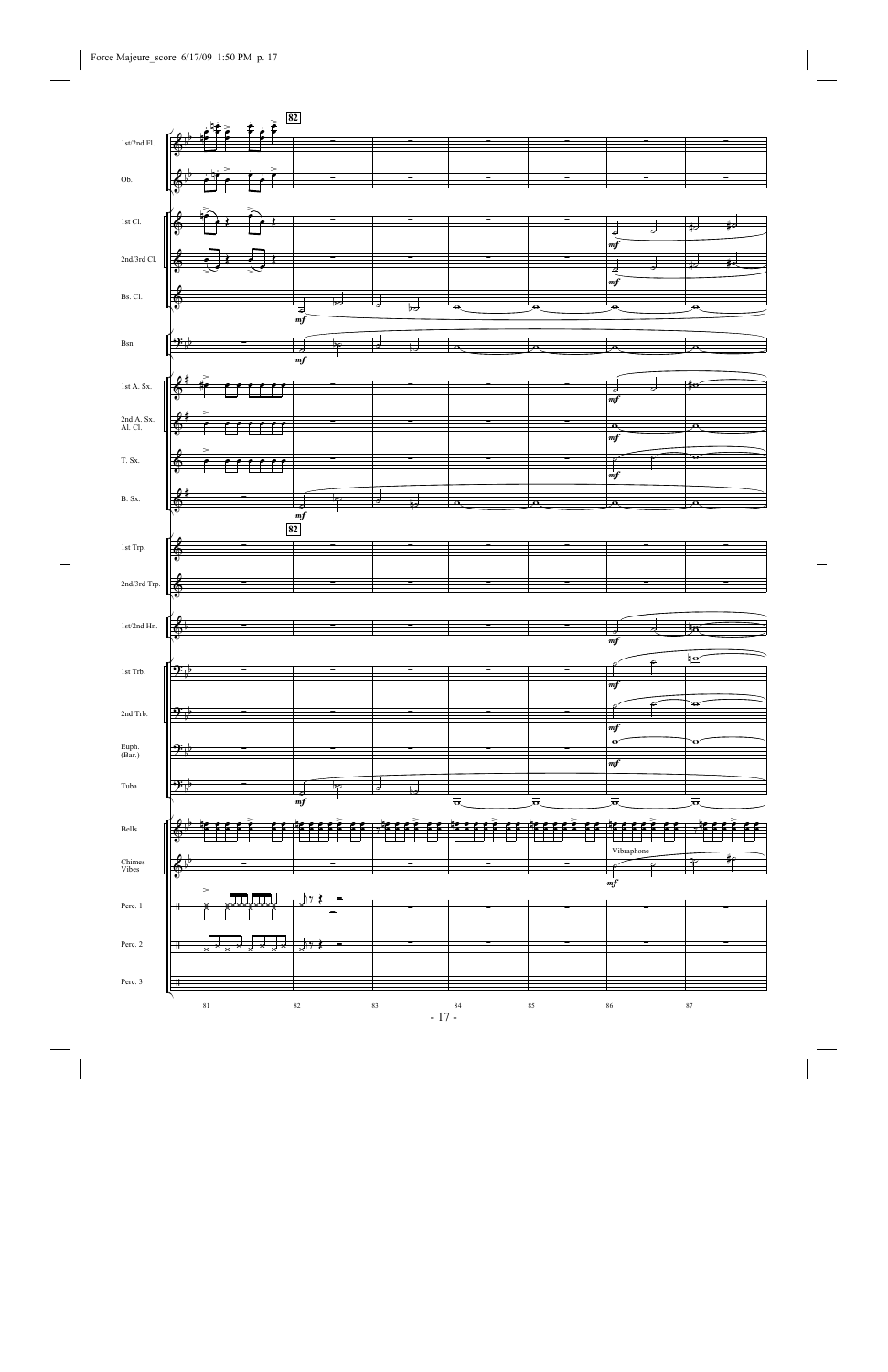

- 18 -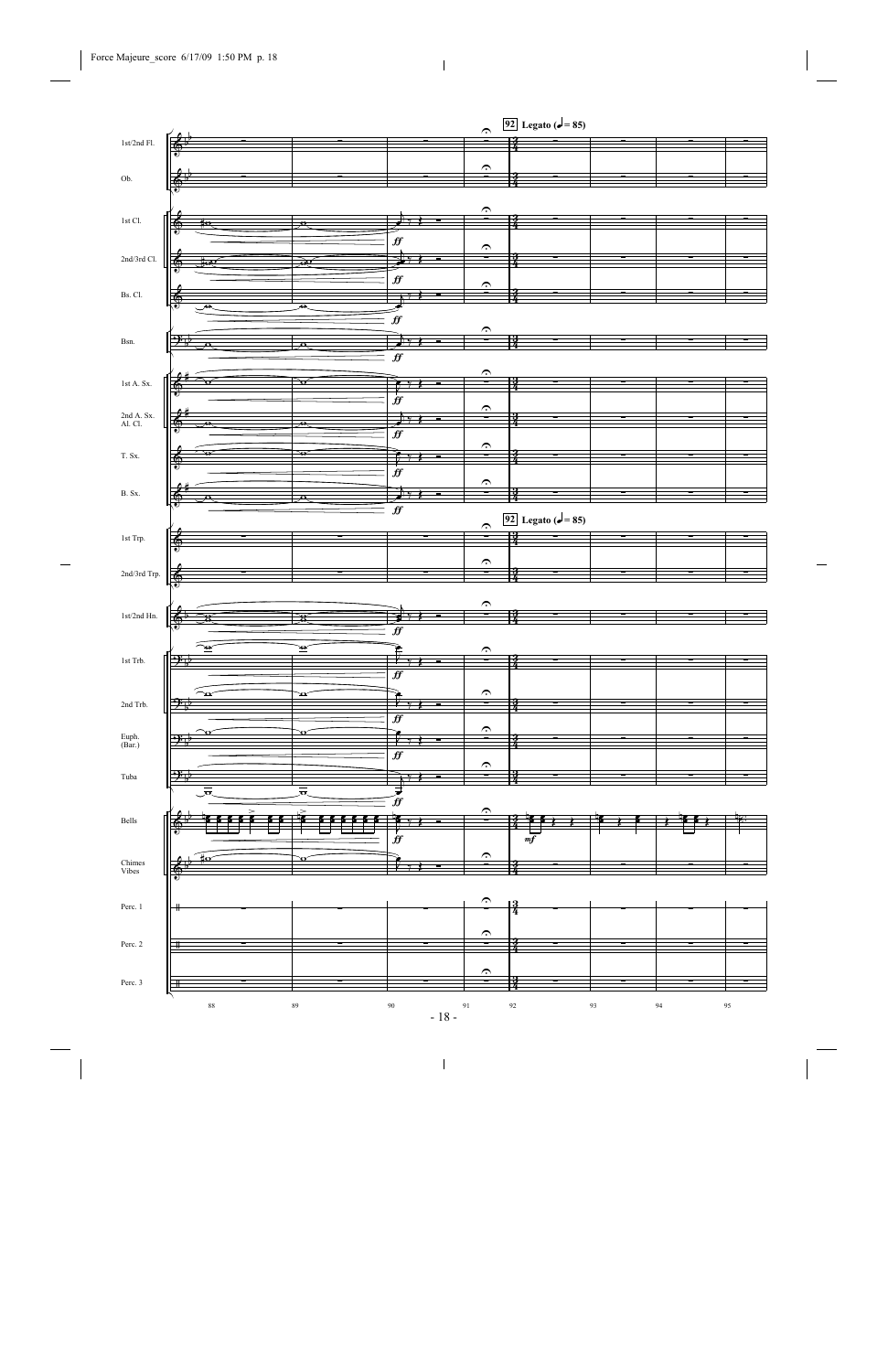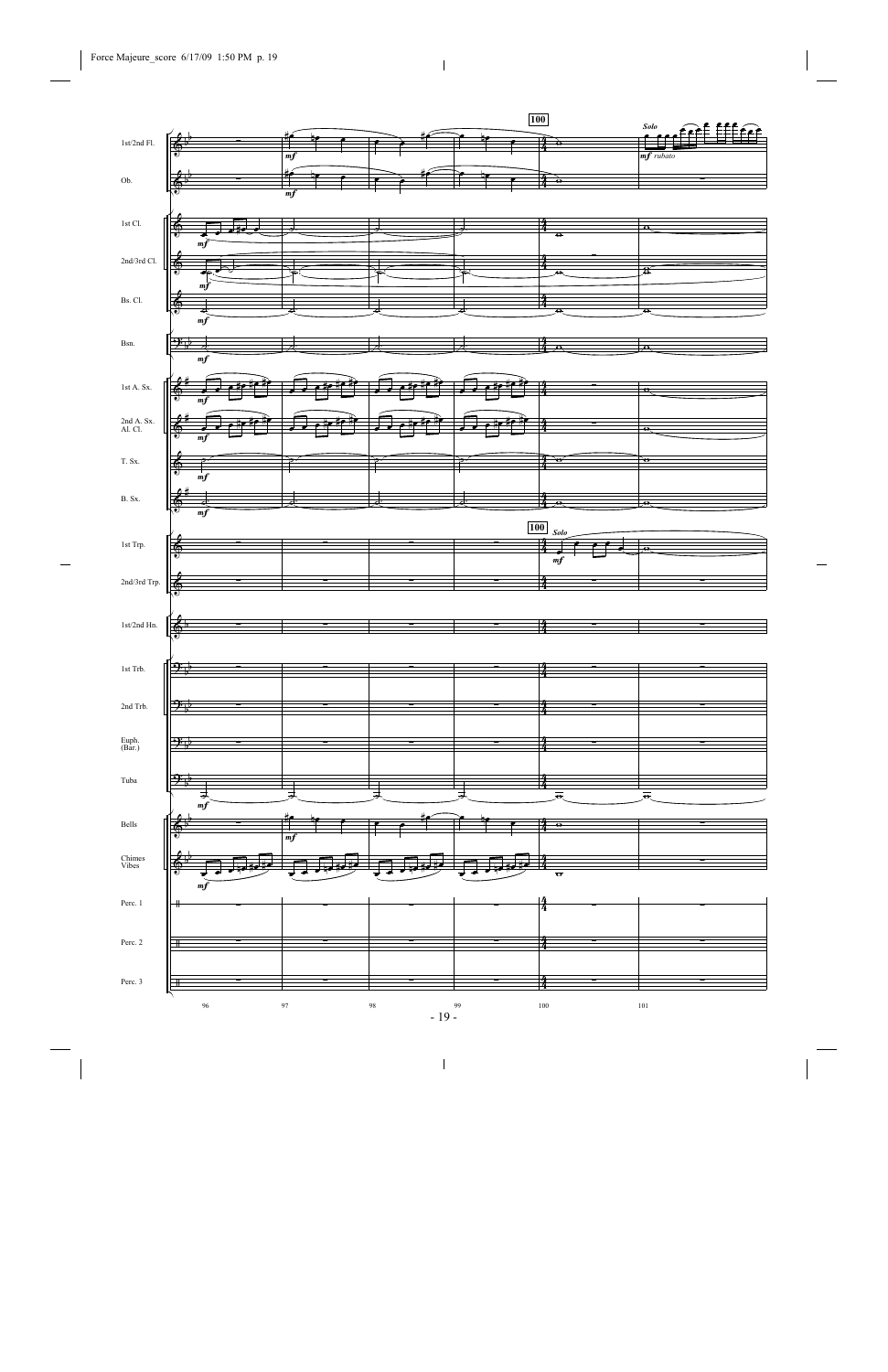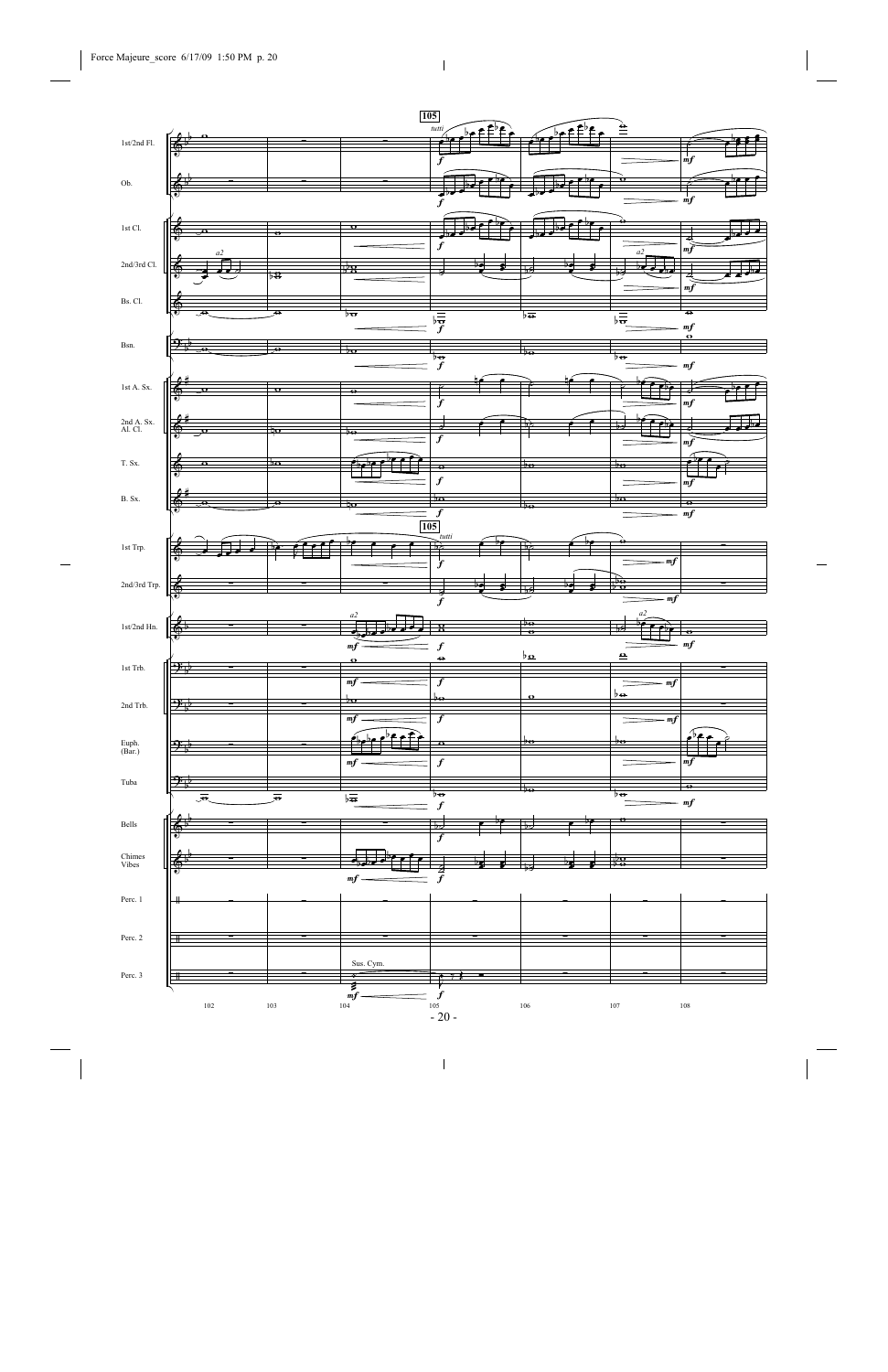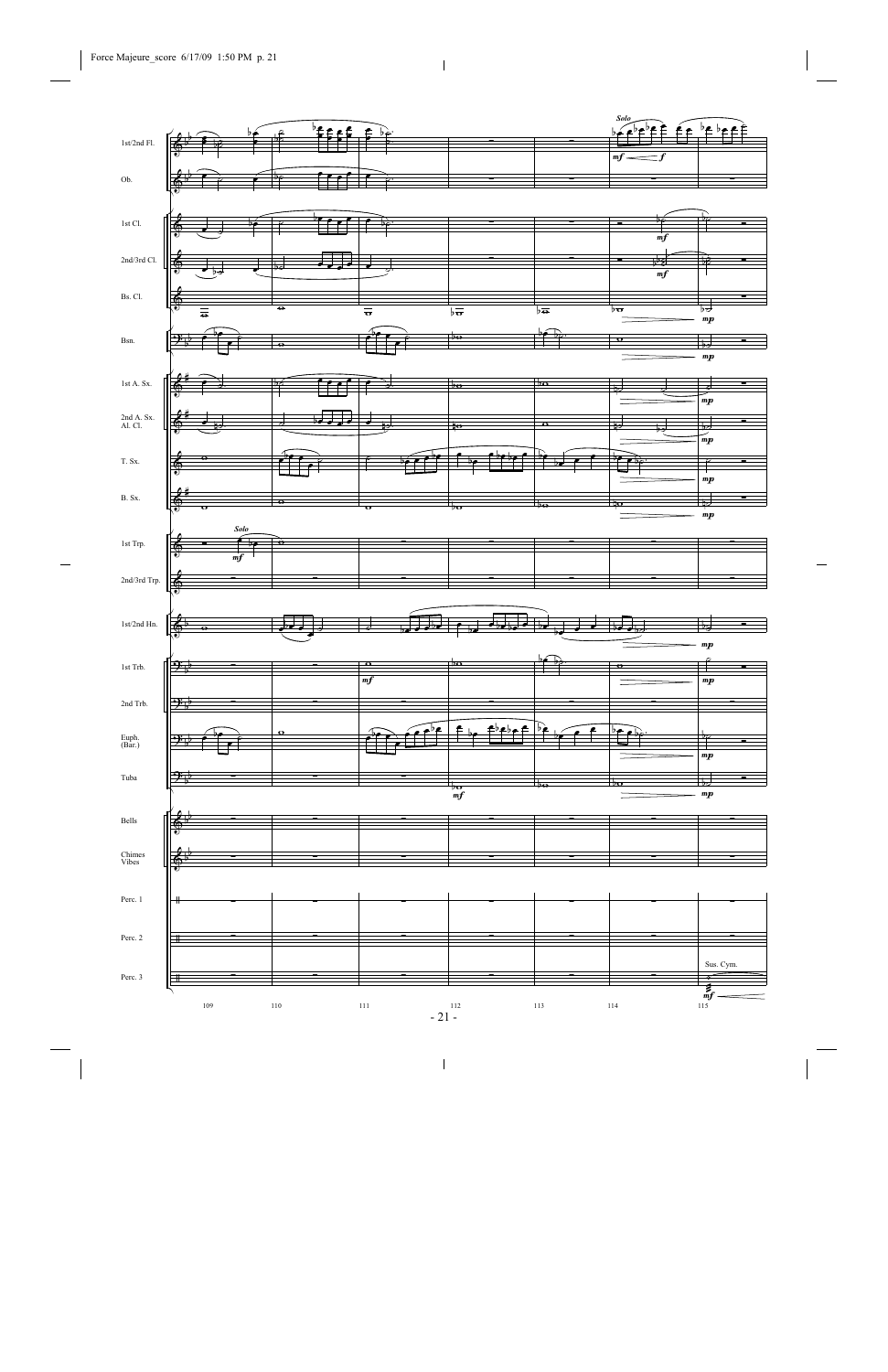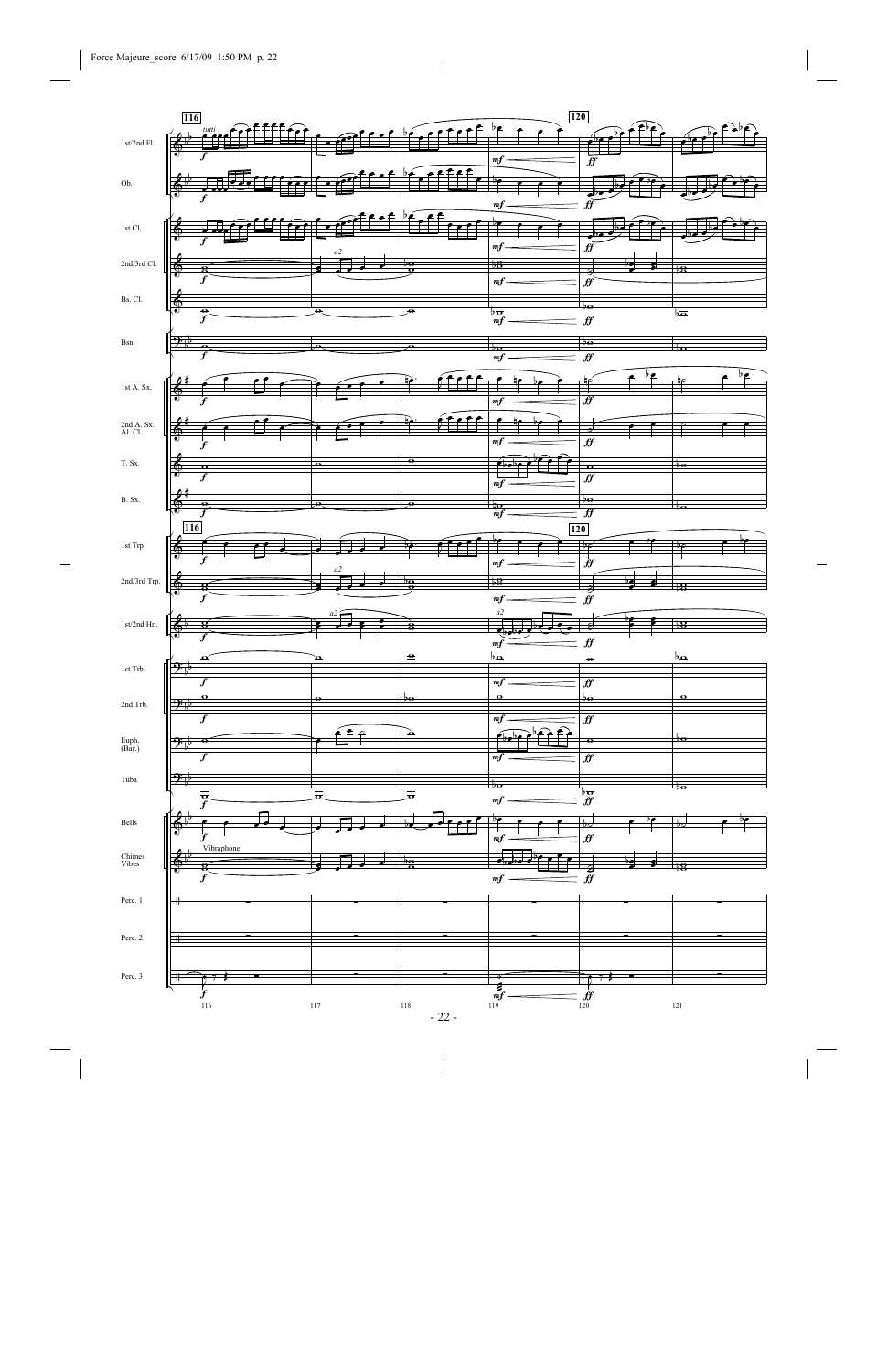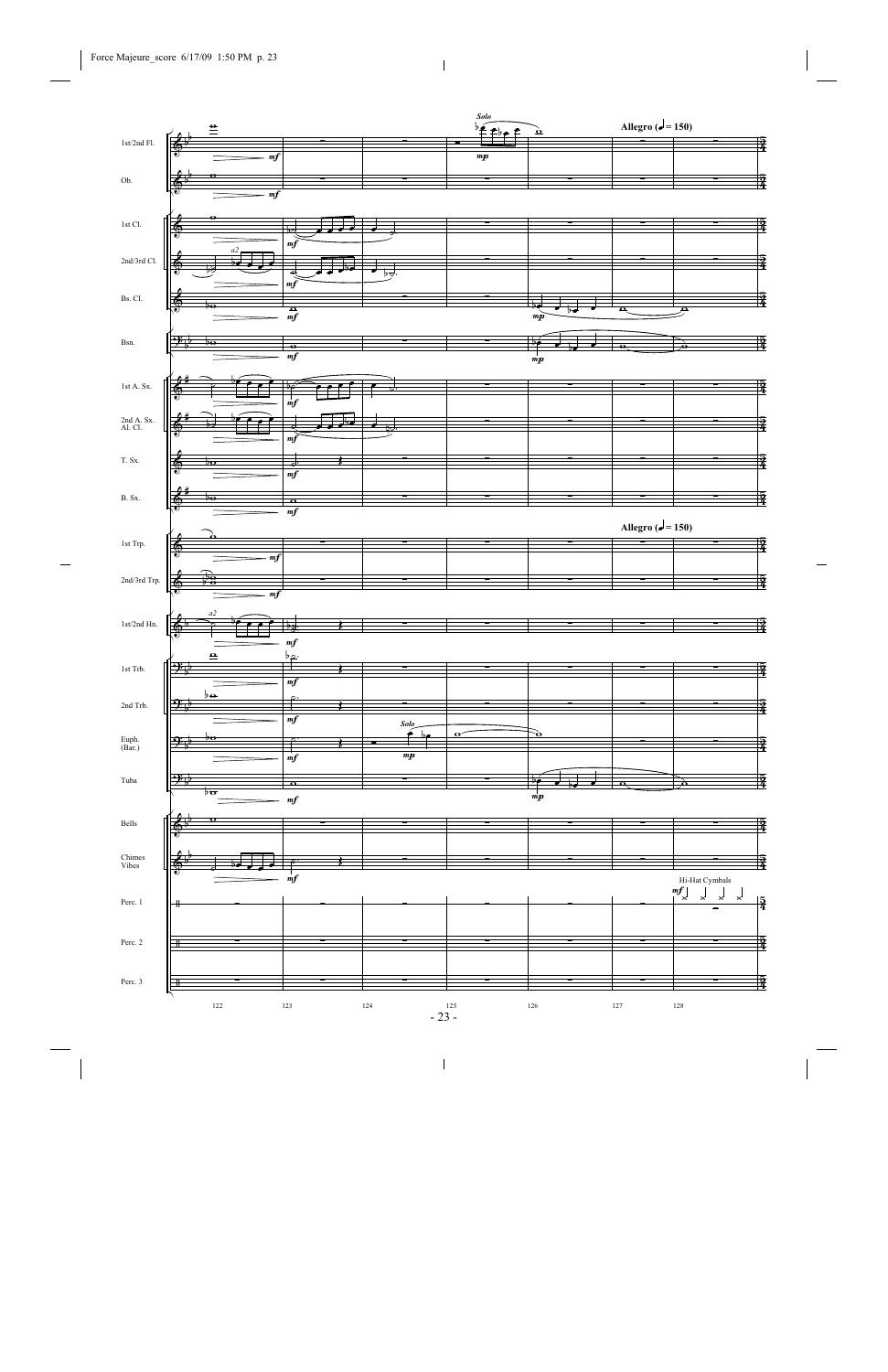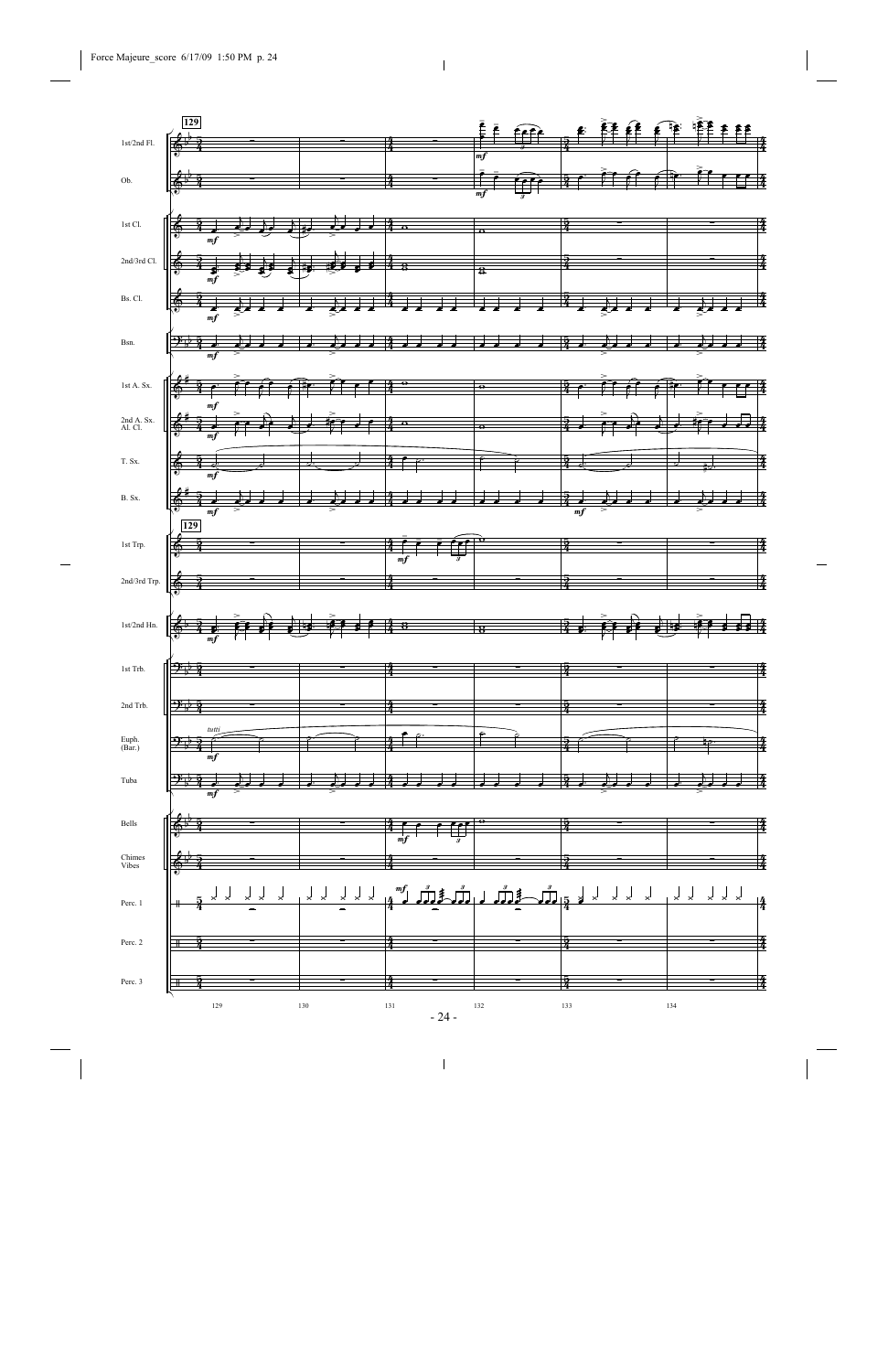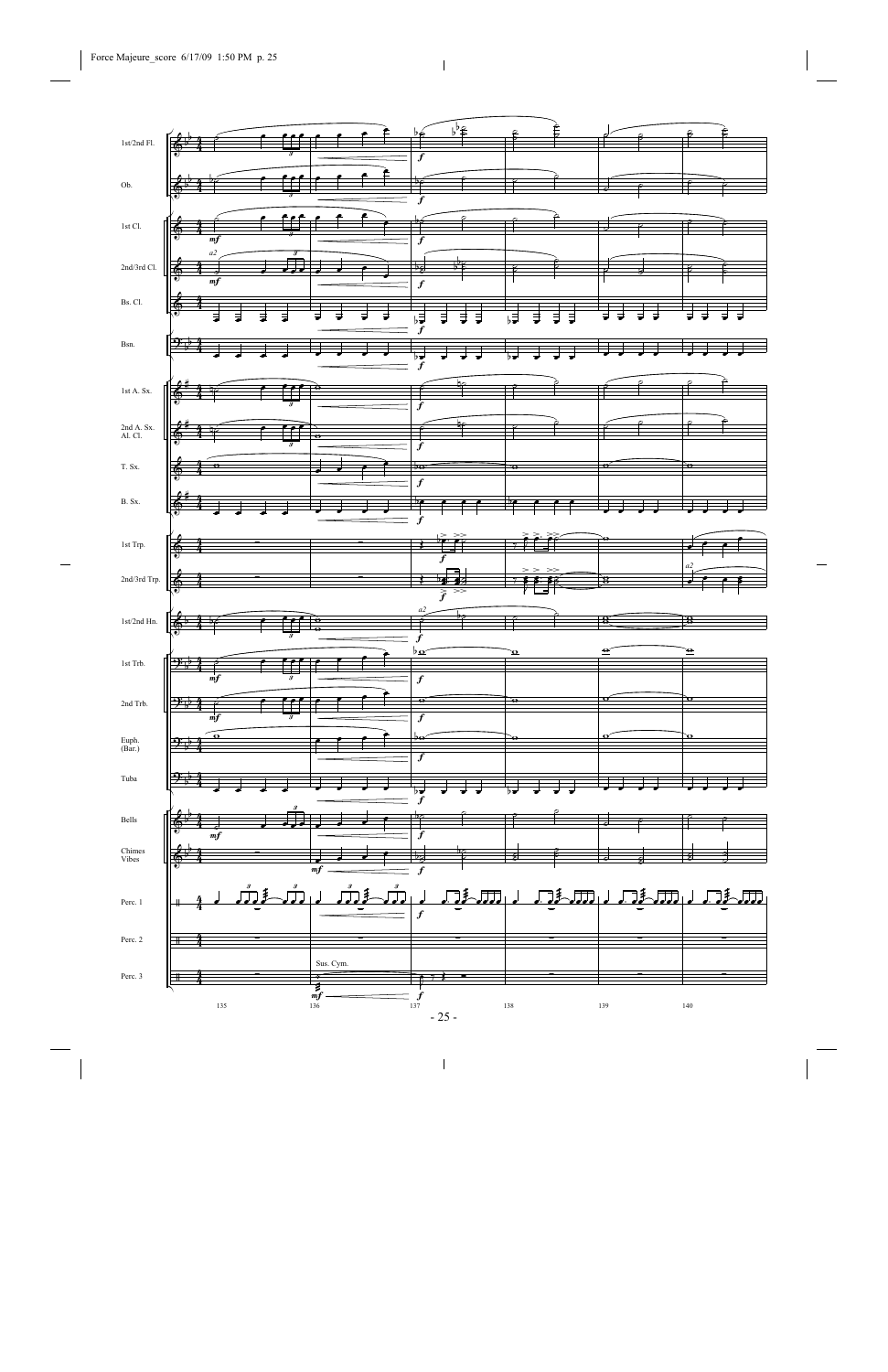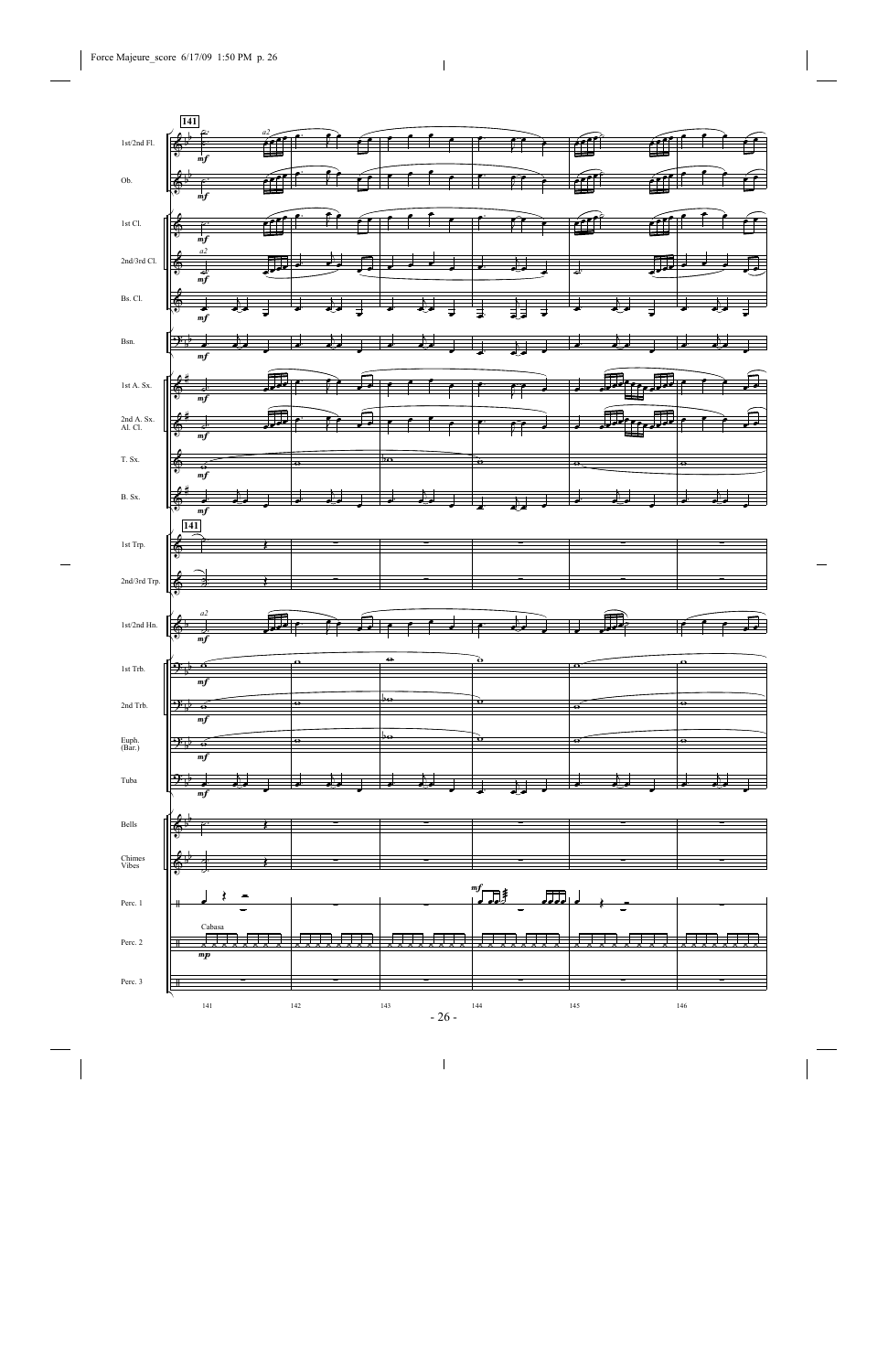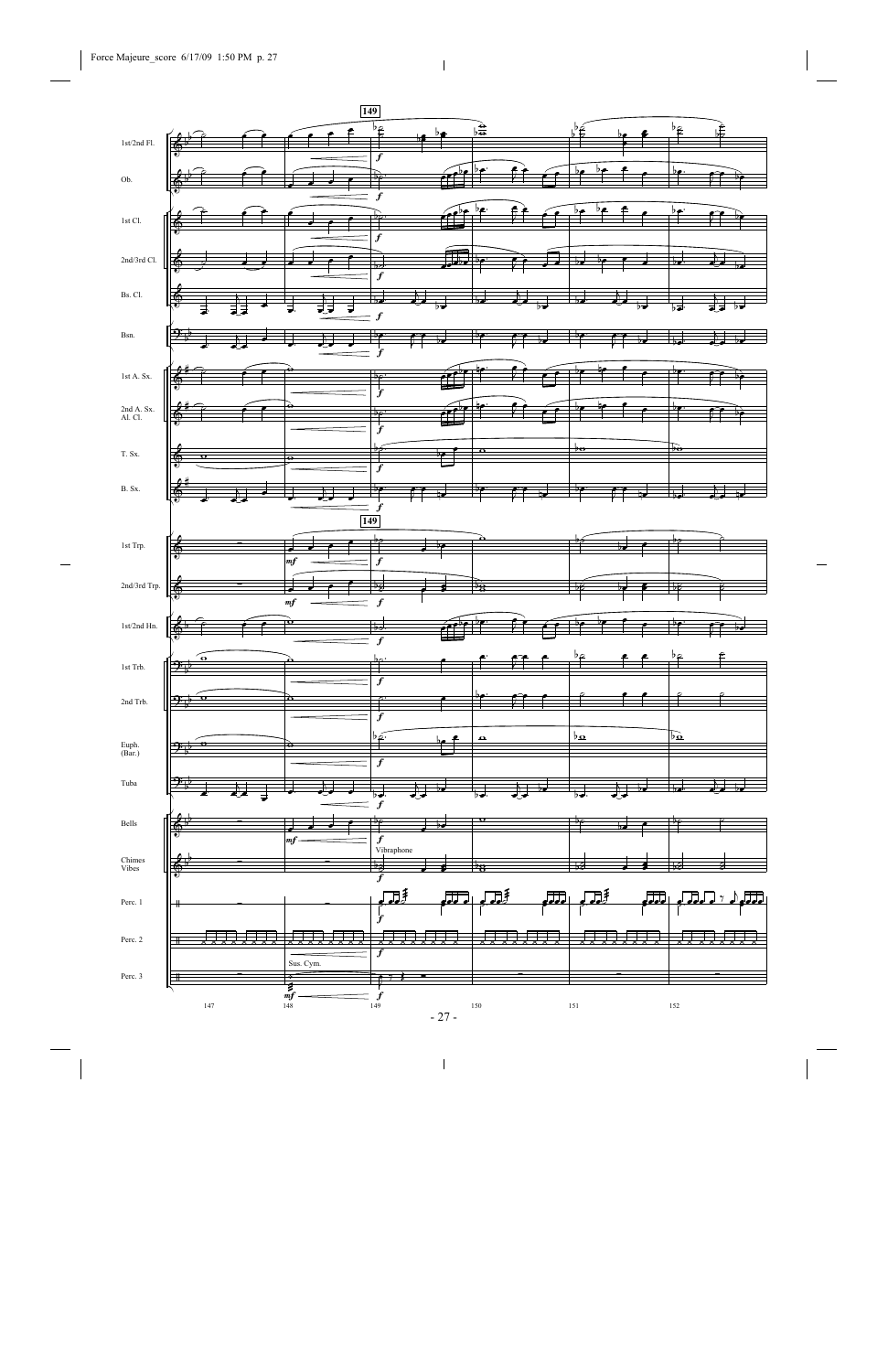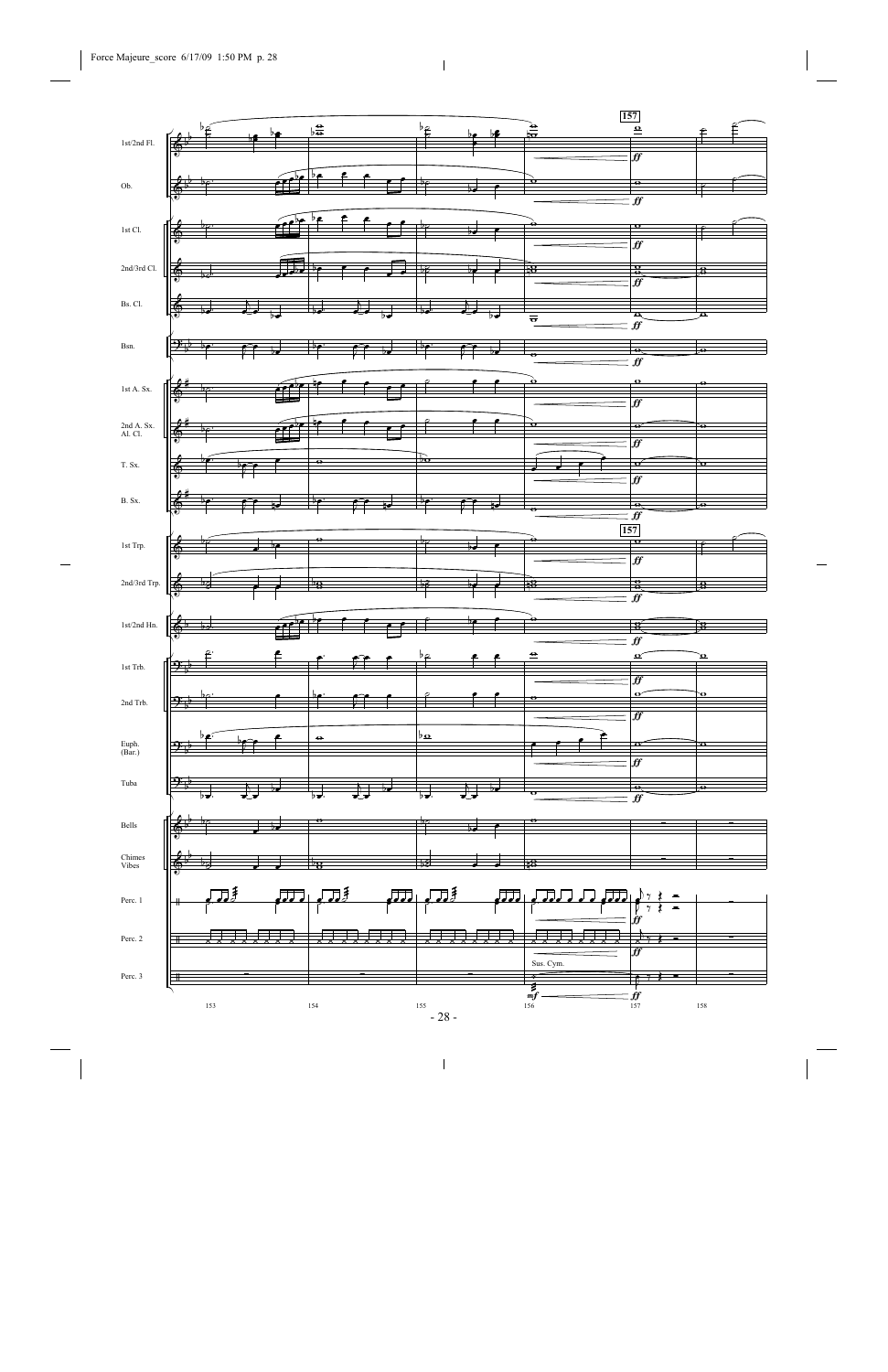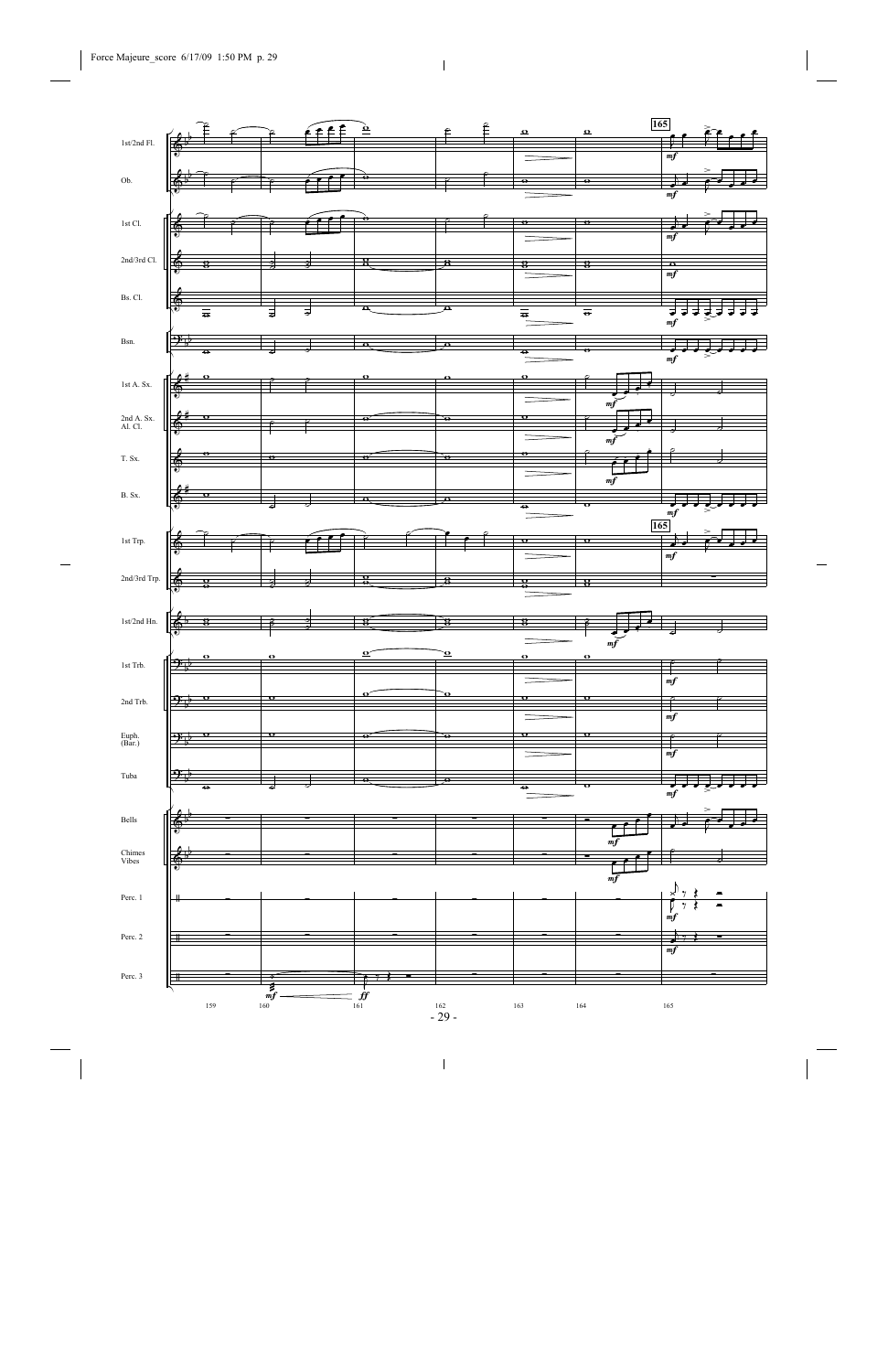